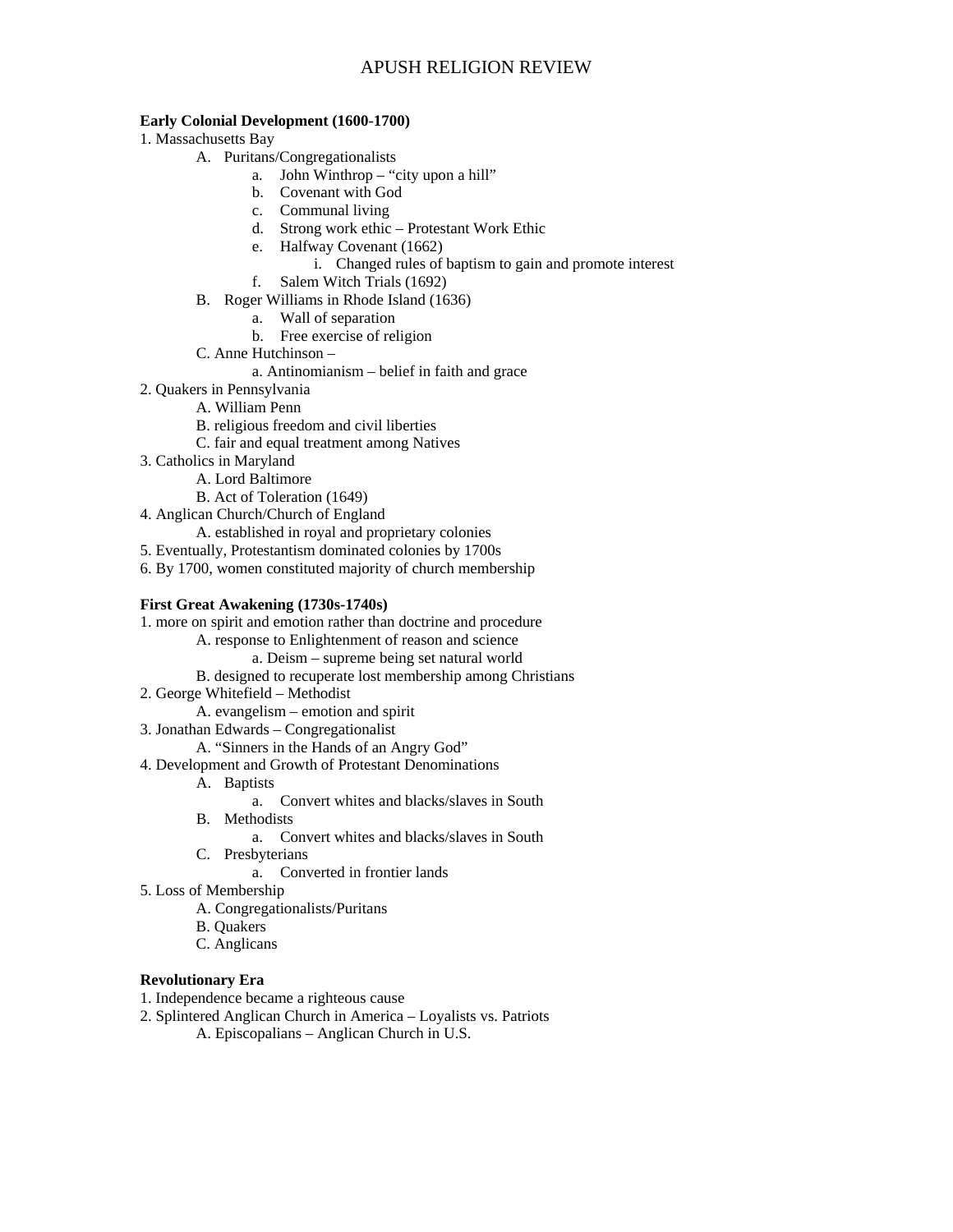### **Constitutional Period**

- 1. Constitution established secular government
	- A. Establishment Clause
	- B. Free Exercise Clause
	- C. no religious tests

### **Second Great Awakening (1790s-1840s)**

1. Developed to revive religious dedication, convert non-Christians, and reform society and culture on moral grounds

- 2. Spearheaded by Baptists, Methodists, and Presbyterians through Evangelicalism
- 3. Revivals (camp meetings) led to established churches in South, West, frontier
	- A. "burned over district" in Western New York
- 4. Benevolent/Temperance Societies
	- A. alcohol, drugs, prostitution, gambling
	- B. American Temperance Society (1826)
- 5. Reform Societies
	- A. Dorothea Dix and mental institutions
	- B. Auburn System and penitentiaries
	- C. schools for deaf and blind and disabilities
	- D. Education Reform
		- a. Horace Mann and public school development
		- b. moral education
		- c. increase in higher education institutions
	- E. Abolitionism
		- a. slavery as a sin
		- b. American Colonization Society (1817)
			- i. free blacks to Africa
		- c. American Antislavery Society (1831)
			- i. William Lloyd Garrison and *The Liberator*
		- d. Liberty Party
		- e. Frederick Douglass
			- i. *The North Star*
	- E. effect noticed mostly in the North
- 6. Mormons/Church of Jesus Christ of Latter-Day Saints (1830)
	- A. Joseph Smith founded, Brigham Young established in Utah
	- B. Book of Mormon, polygamy
- 7. Millennialism
	- A. believed in second coming of Christ (Oct. 21, 1844)
	- B. developed into Seventh-Day Adventists
- 8. Southern Baptists (1840s)
	- A. used Christianity to justify and defend slavery
- 9. Growth of black churches through evangelicalism
- 10. Churches of Christ (1840s)
	- A. non-denominational belief in New Testament
	- B. avoided doctrinal and procedural elements of religion
- 11. Irish Immigration (1840s)
	- A. increase in Catholicism resulting in nativism
- 12. religious conservatives/reformers associated with Whig Party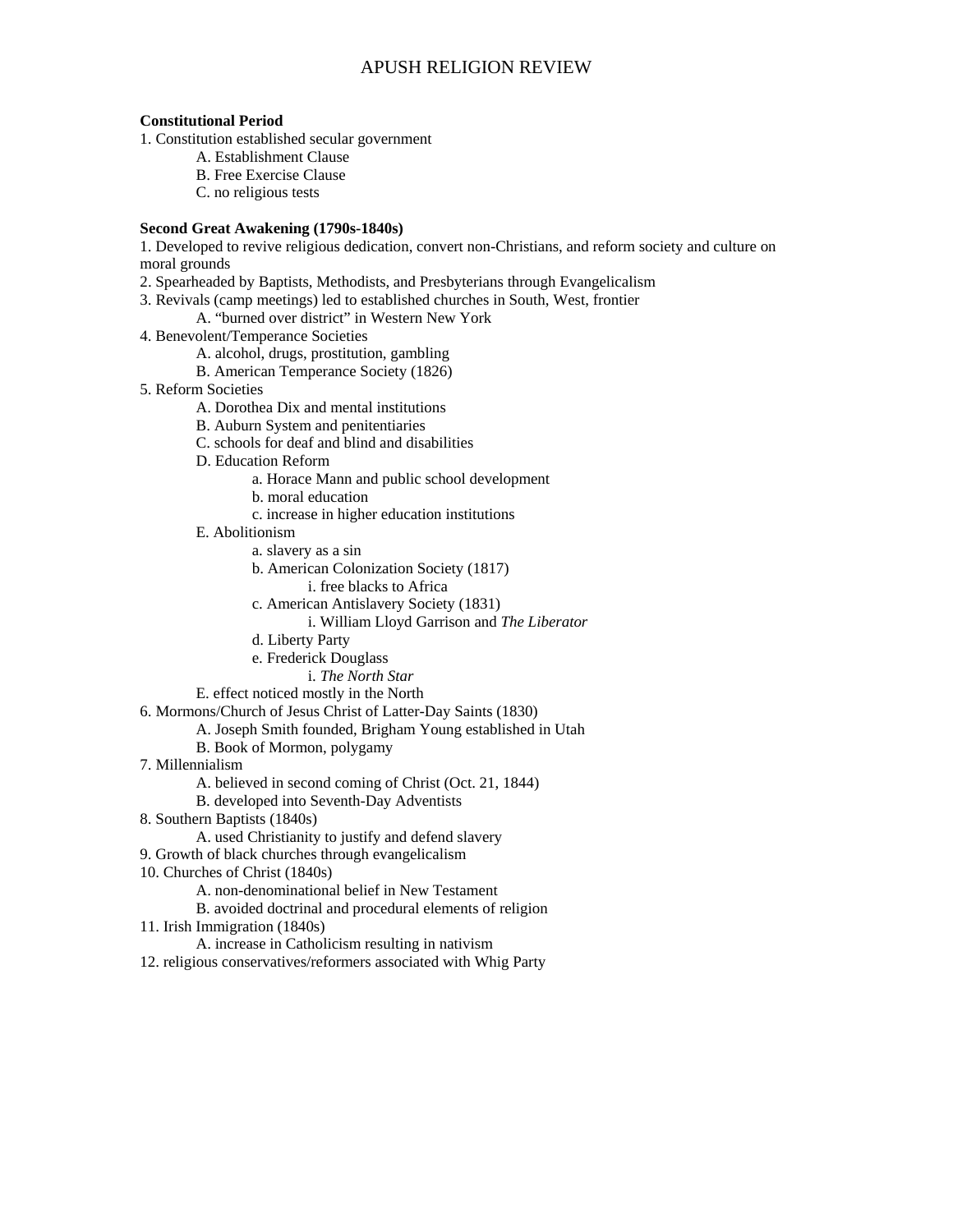#### **Utopian Communities (1840s-1850s)**

1. Shakers

- A. religious communal movement
- B. common ownership
- C. strict gender separation
- 2. Oneida Community
	- A. shared property and family
	- B. free love
- 3. New Harmony Robert Owen
	- A. secular socialist society
	- B. in response to industrialism and capitalism
- 4. Brook Farm George Ripley
	- A. communal living in Transcendentalist ideal

#### **Third Great Awakening (1850s-1900)**

1. social and moral activism in response to Gilded Age conditions

- A. urbanization and industrialization led to overcrowding, unsanitary conditions, harsh working conditions, widening socioeconomic gap
- 2. Social Gospel
	- A. Christian duty to help improve social conditions
	- B. middle-class and middle-class women took initiative
	- C. Settlement Houses
		- i. Hull House and Jane Addams
	- D. Gospel of Wealth
		- i. use wealth for social and Christian purposes
		- ii. Andrew Carnegie
- 3. Temperance Movement
	- A. Woman's Christian Temperance Union (1874)
	- B. Anti-Saloon League (1893)
- 4. Jehovah's Witness (1870s)
- 5. Christian Science (1870s)
- 6. Social Darwinism

# A. ideals to promote white civilization and Christianity around the world through imperialism

7. Immigration

A. increase in non-Protestant sects and religions led to increased nativism and beginning of strict immigration policies

- i. Catholics from Southern Europe
- ii. Orthodox and Jews from Eastern Europe
- iii. Eastern religions from Asia

#### **Fundamentalism and Modernism (1900s-1920s)**

- 1. fundamentalism literal interpretation of the Bible
- 2. modernism belief in Christianity and acceptance of science
- 3. Eighteenth Amendment and Volsteadt Act
	- A. prohibition on alcohol
	- B. enforced in rural areas; ignored in urban areas
	- C. led to rise of organized crime
- 4. Scopes Trial (1925)
	- A. teaching of evolution illegal upheld, but later overturned
	- B. William Jennings Bryan vs. Clarence Darrow
	- C. led to increasing support for scientific and secular education
- 5. Rebellion to conservatism
	- A. flapper girl
	- B. Jazz music/clubs
- 6. religious conservatives associated mostly with Republican Party